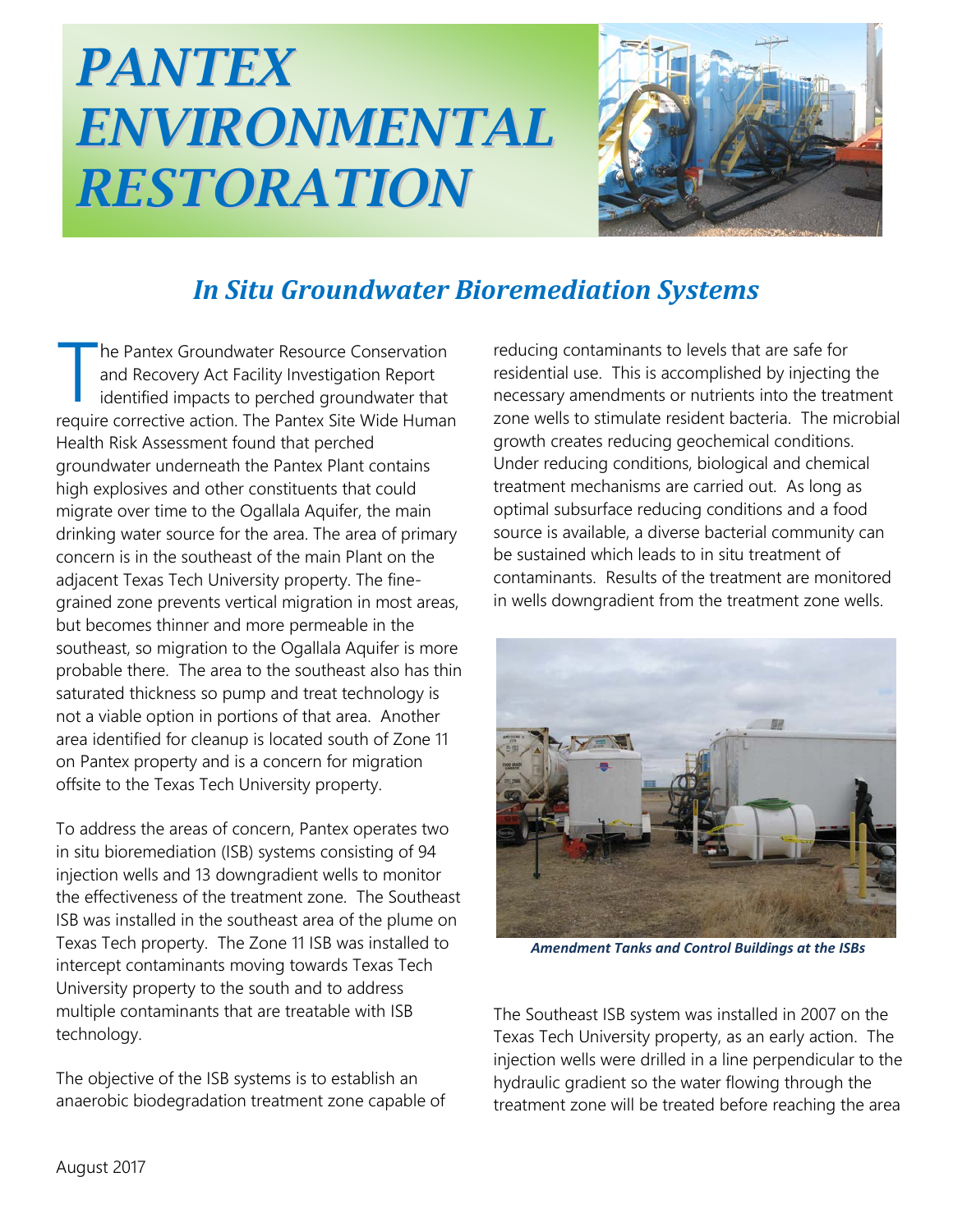## In Situ Groundwater Bioremediation Systems Page 2

beneath Texas Tech property where the fine-grained zone layer becomes thinner and more permeable.

Based on the rate of perched groundwater flow and estimated amendment longevity, injections are necessary about every 18-36 months. Injection frequencies/volumes are expected to change over time at this system as the Pump and Treat Systems continue to operate and remove water that could move south through the Southeast ISB.

The Zone 11 ISB system was installed in 2009 as part of the final Remedy with an expansion occurring after initial treatment and again in 2014. The injection wells were drilled in a line perpendicular to the hydraulic gradient so water flowing through this zone will be treated before it reaches the area south on Texas Tech property near Playa 4. Based on the rate of perched groundwater flow and estimated amendment longevity, injections are necessary every 12-24 months.



**Plume Boundary and Groundwater Remedies**

The Southeast ISB primarily treats the high explosive RDX and hexavalent chromium. This system has successfully treated high explosives and hexavalent chromium below safe levels at most downgradient wells. One downgradient well on the southwest end of the system does not demonstrate treatment. Pantex is investigating whether this well is hydraulically connected to the system or if treatment has not been effective in a portion of the system. Treatment options will be evaluated with time as wells are drilled and more information becomes available.

The Zone 11 ISB primarily treats the organic solvent trichloroethene (TCE) and perchlorate. This system has successfully treated perchlorate to safe levels and TCE has been greatly reduced and is expected to meet safe levels in a short time. While TCE levels are declining, the breakdown product of TCE are showing signs of incomplete treatment. Because of this incomplete treatment, bioaugmentation with a necessary bacteria, Dehalococcoides, was implemented in 2015. It is expected that the bacteria will completely treat TCE and its breakdown products to safe drinking levels.

The ISB Systems must achieve deep reducing conditions for treatment of RDX and TCE. The figure below demonstrates the reducing conditions that are required to breakdown various contaminants. The ISB must achieve reducing conditions for perchlorate, chromium, RDX, and reductive dechlorination (TCE). Pantex monitors the treatment zone to evaluate the health of the zone and to adjust injection frequencies or volume of amendment as needed. Pantex also monitors the downgradient wells to evaluate the effectiveness of treatment of the contaminants in each area.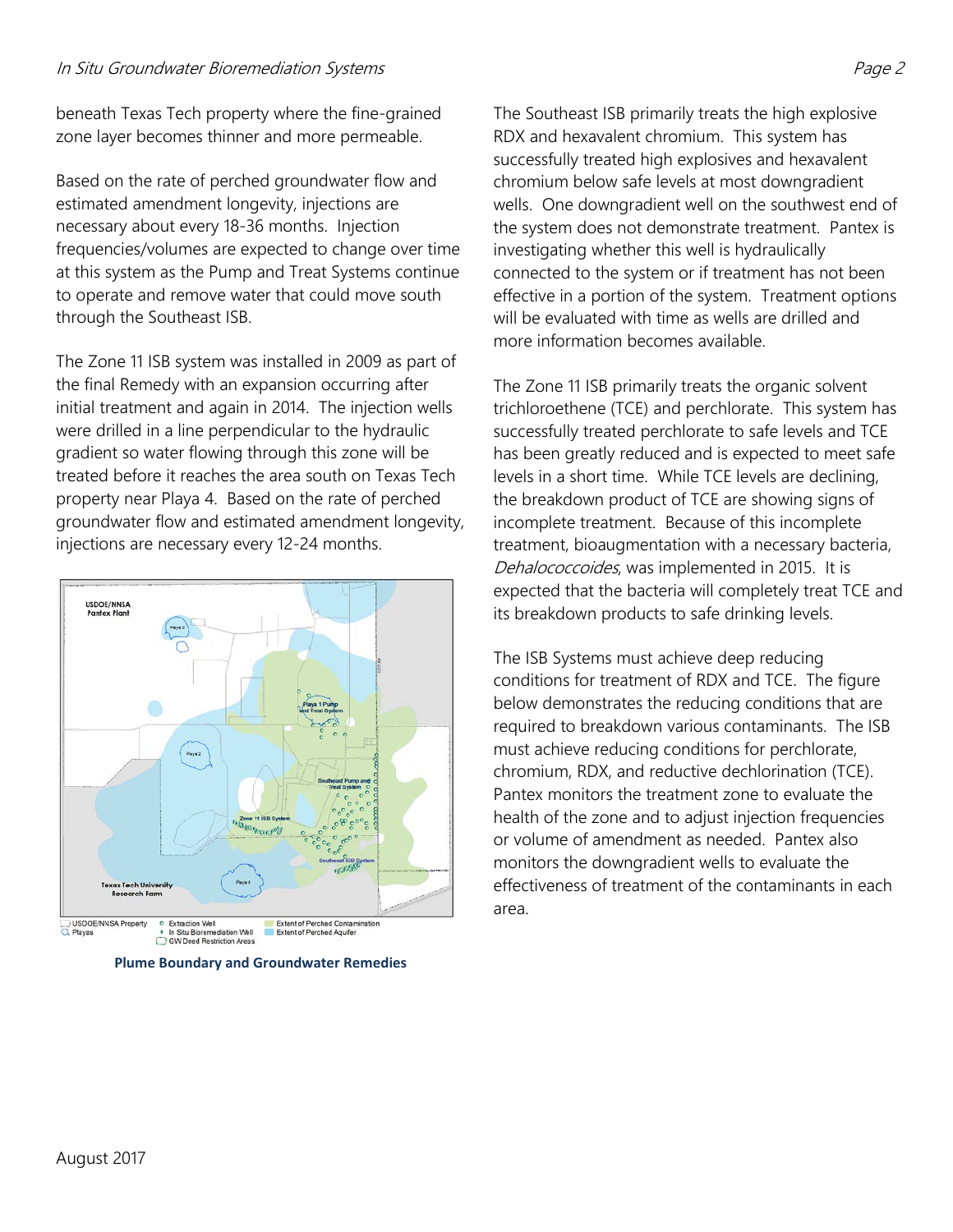## In Situ Groundwater Bioremediation Systems **Page 3** And Situ Groundwater Bioremediation Systems



It is expected to take several years of treatment to allow the contaminant plumes to move through the treatment zones. Pantex will continue to operate this action and provide results in progress reports that can be found at **pantex.energy.gov**. This action is one of several positive steps Pantex is taking to protect the public and Ogallala Aquifer.